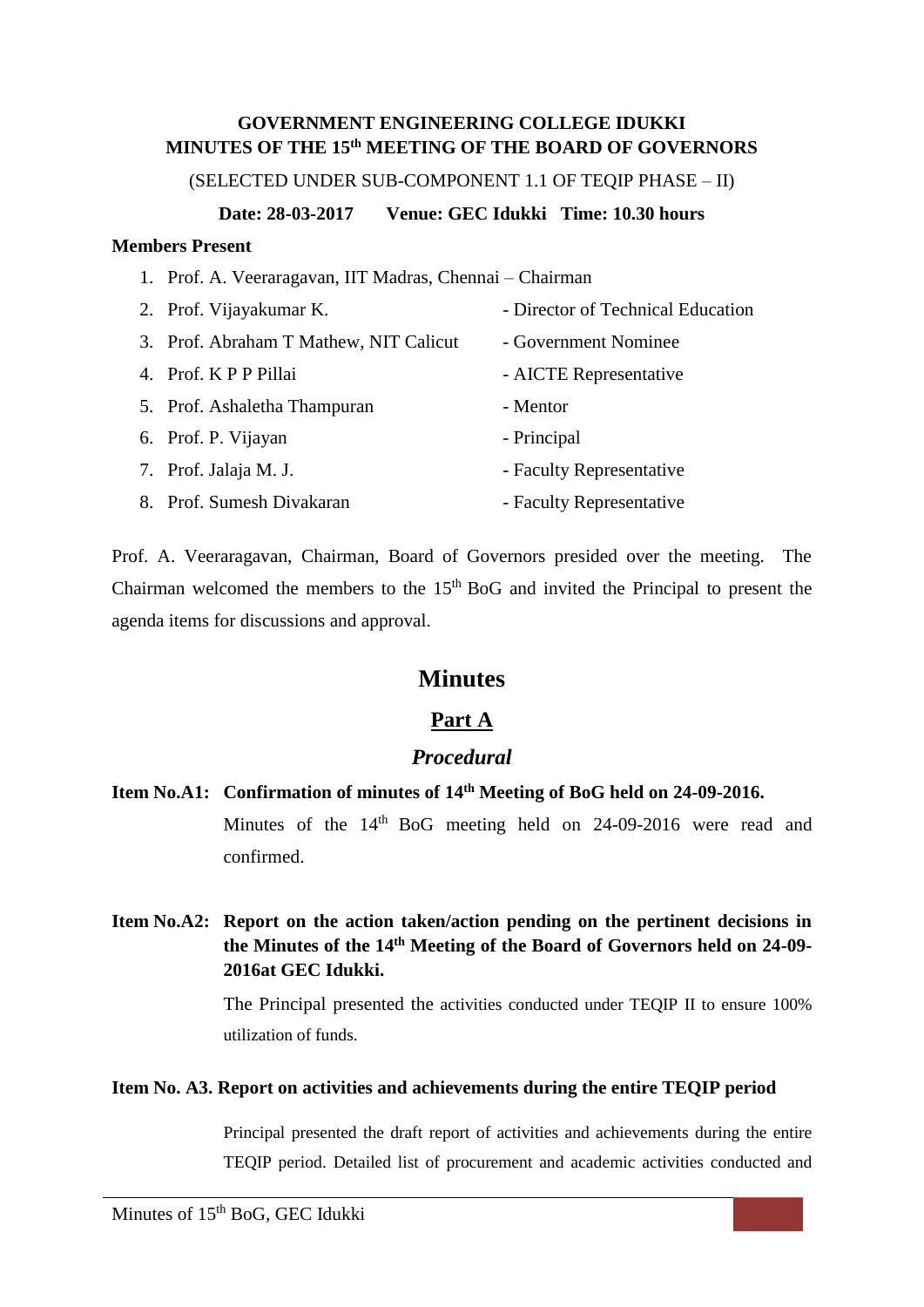the expenditure incurred under various heads are included in the report. BoG instructed to update the report after all the advance amounts are settled and to circulate the final report to all the members.

## **Part B**

## *Discussion, consideration and ratification*

# **Item No. B1: Ratification of the various in-house training programs for the faculty, technical staff and administrative staff**

BoG ratified various in-house training programs for the faculty, technical staff and administrative staff as per the details given in **Appendix B1**.

**Item No. B2: Ratification of the various in-house training programs for the faculty, technical staff and administrative staff.** 

> The BoG ratified the conduct of various in-house training programmes, given in **Appendix B2,** for the faculty, technical staff and administrative staff.

**Item No. B3: Ratification of the various training program attended by faculty, technical and administrative staff outside the institution.**

> BoG ratified the in house training programs conducted as per the **Appendix B3.** The name/title of the courses should also be included in the list in Appendix B3.

#### **Item No. B4: Approval of the expenses incurred in various heads under TEQIP II**

BoG approved the details of expenditure incurred in various heads given in **Appendix B4.**

# **Part C**

## *Reports*

### **Item No. C1:The status of faculty position as on 28-02-2017**

The Principal presented the faculty position as on 28-02-2017. BoG noticed that there is no significant improvement in the number of regular faculty when compared with the beginning of project. This is primarily due to the vacancies in the cadres of Associate Professors and Professors.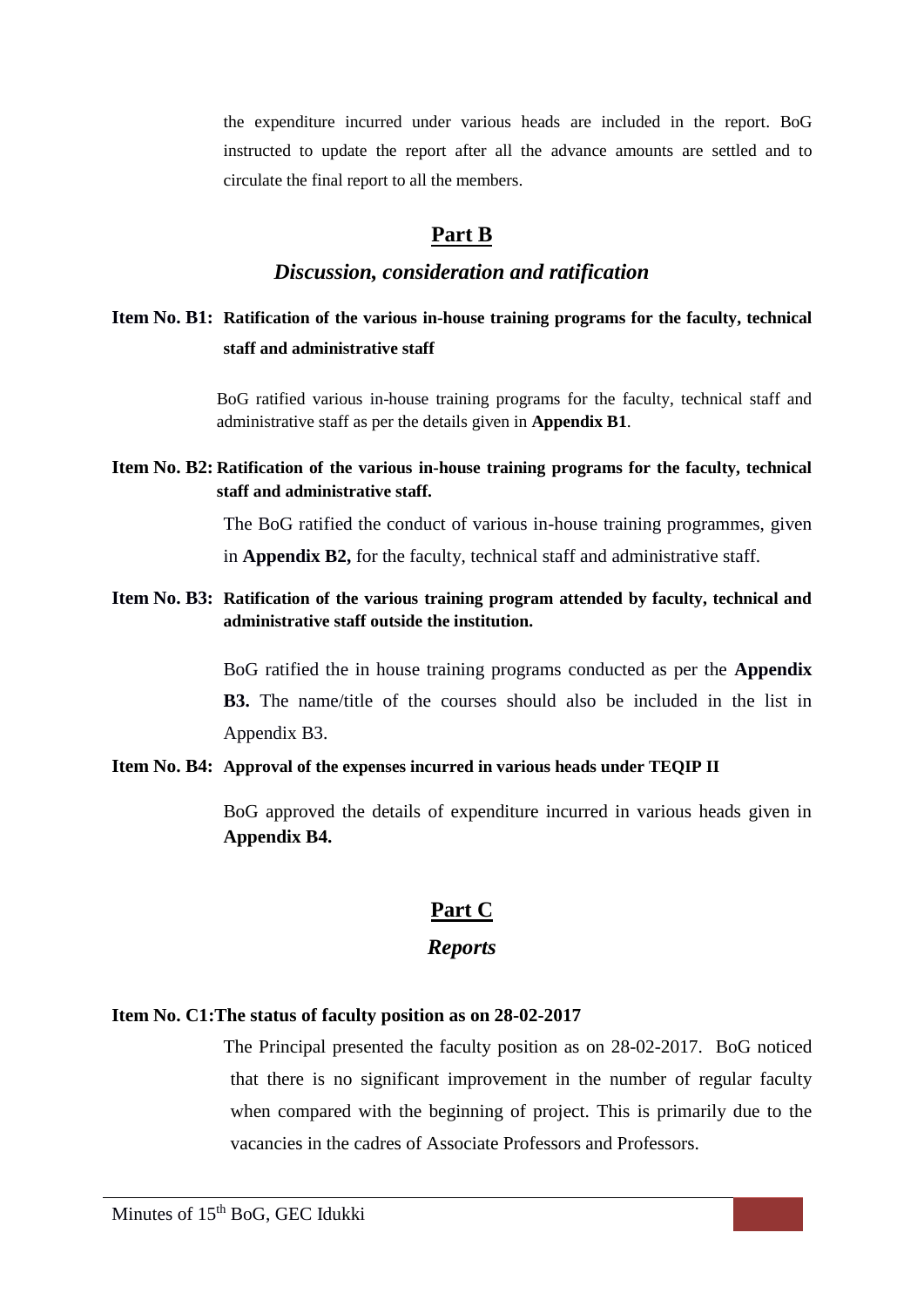### **Item No. C2: Result Analysis**

The Principal presented the result analysis for Fourth and Sixth semester students.

## **Part D**

# *Other items with permission of the Chair*

BoG considered and discussed the other item as presented below

1. Smt. Sindhu EK was posted as (Clerk cum Junior Accountant) and was working on Daily wage basis at Rs. 400/- per day. She was asked to work for 28 days per month. The Govt. has revised the rate as per the Order No. G.O. (P) No. 28/2016/Fin. Dt.26/02/2016 to Rs.675 per day. As per the mail Dt. 18/11/2016, Director SPFU has advised that arrears can be claimed from 01/04/2016. But as per the pay revision order G.O. (P) No. 28/2016/Fin. Dt.26/02/2016, daily wage employees can be engaged only on calendar working days. As she had already worked for 28 days per month from April 2016, she may be given the arrear remuneration for the days she actually worked.

BoG discussed the issue and suggested that the salary should be given for all the days she actually worked irrespective of whether it is a calendar working day or not. Director of Technical Education also pointed out that the rules of TEQIP are primarily governed by the instructions of SPFU/NPIU.

## 2. **Comments by the BoG on the performance of GEC Idukki in TEQIP II**

Chairman and the members of BoG commended the performance of GEC Idukki in TEQIP period. In spite of frequent transfers of Principal and TEQIP office bearers, GECI performed well and has become a model TEQIP supported Institution in the state. The efforts of all Principals, office bearers and faculty worked in the institution were appreciated in this regard.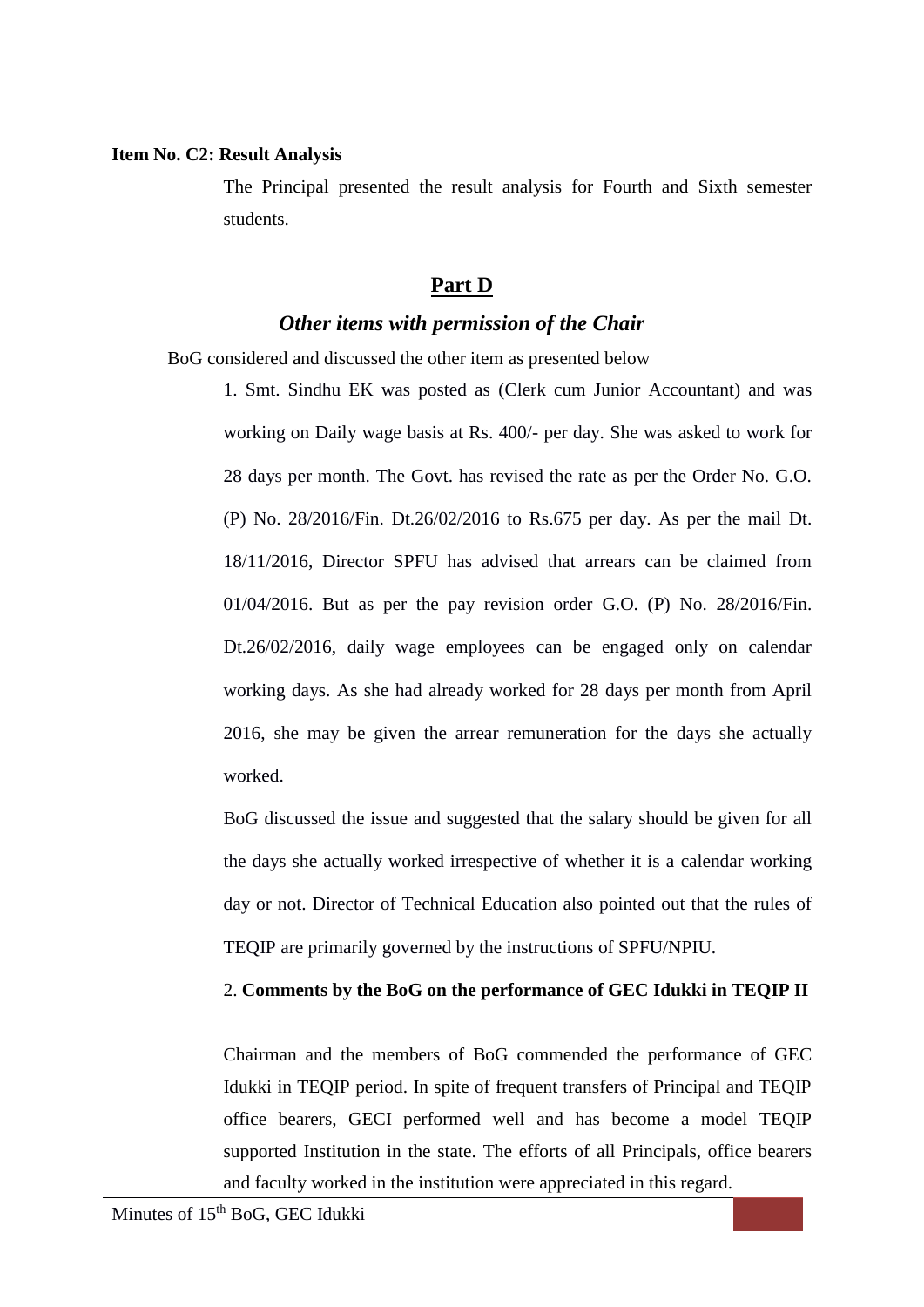BOG chairman expressed the satisfaction on the implementation of TEQIP II and commended that there is significant improvement in the performance of the college under TEQIP-II. He appreciated following activities during the project period.

- 4 PG programs started.
- 2 new PG labs were set up.
- Significant improvement in R&D activities.
- 2 National conferences and 1 symposium conducted.
- Best Central Computing Facility fully furnished under TEQIP phase -II
- Improved interaction with the industry.
- Collaborative research

The Chairman also commented that this institution can become a model to other institutions. Institution should aim at further improvement in placement, interaction with industry and publication. Institution should seek funding from other agencies. He expressed sincere thanks to all members of BoG and all the faculty members for their support.

All the members of BoG appreciated the efforts taken by the college in implementing the project. Prof. Ashaletha Thampuran commented that infrastructure of the college has improved a lot during the project period and with the availability of TEQIP fund, all the equipment required by the college were purchased. If the vacancies are filled, this institution can become one of the best institutions in Kerala.

Dr. Abraham T Mathew specially appreciated the efforts of all the staff members for the effective implementation of TEQIP II.

Dr. KP Pillai appreciated the efforts of all faculty and stressed the need for maintaining faculty cadre ratio in all the departments.